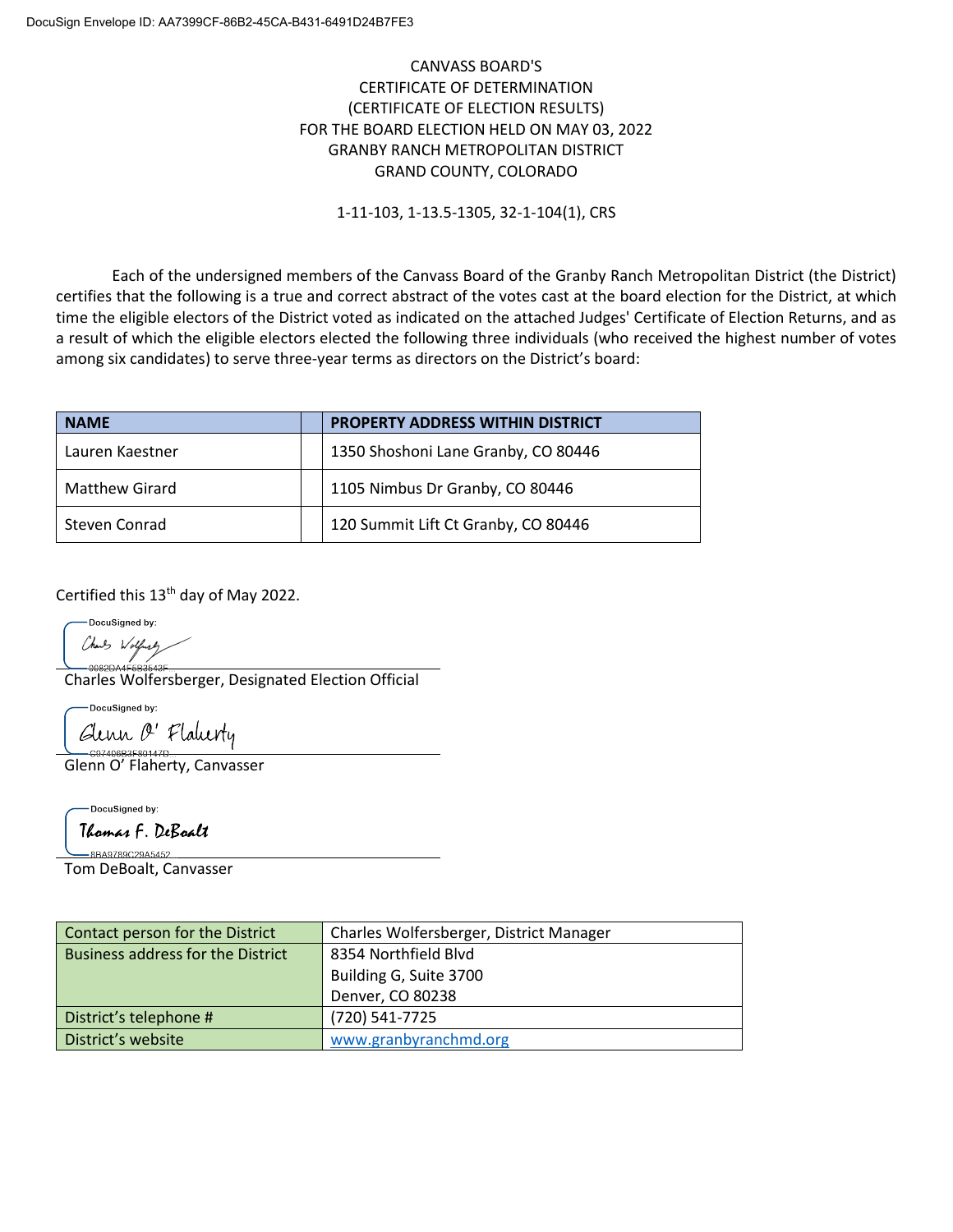# JUDGES' CERTIFICATE OF ELECTION RETURNS and STATEMENT OF BALLOTS

# MAIL BALLOT ELECTION

§1-13.5-613, C.R.S

#### JUDGES' CERTIFICATE OF RETURNS:

IT IS HEREBY CERTIFIED by the undersigned, who conducted the election held in the **Granby Ranch Metropolitan District**, in Grand County, Colorado, on the 3rd day of May, 2022, that after qualifying by swearing and subscribing to their Oaths of Office, they opened the polls at 7:00 a.m., and that they kept the polls open continuously until the hour of 7:00 p.m. on said date, after which they counted the ballots cast for directors of said District,

That the votes cast for directors of the District for a 3-year term were as follows (where each eligible elector was allowed to vote for up to three candidates):

| <b>Candidate for Director</b> | <b>Total Votes Cast</b> |
|-------------------------------|-------------------------|
| LAUREN C. KAESTNER            | 117                     |
| <b>MATTHEW GIRARD</b>         | 120                     |
| <b>MARK EVERETT HERMANSON</b> | 100                     |
| STEVEN J. CONRAD              | 119                     |
| <b>SCOTT ALLEN SHIPPY</b>     | 104                     |
| JOHN WALTER GILLOGLEY         | 69                      |

# **STATEMENT OF BALLOTS**

It is hereby identified and specified that:

| <b>Total mail ballots printed</b>                                                   | 675 | A         |
|-------------------------------------------------------------------------------------|-----|-----------|
|                                                                                     |     |           |
| Not delivered to voters, not cast (unused)                                          | 47  | в         |
| <b>Total number of ballots issued to voters</b>                                     | 628 | $= A - B$ |
|                                                                                     |     |           |
| Total number of ballots returned:                                                   |     |           |
| Official ballots<br>C<br>233                                                        |     |           |
| Unofficial ballots<br>C<br>$\mathbf{0}$                                             |     |           |
| Substitute ballots<br>$\mathbf{0}$<br>C                                             |     |           |
| <b>Total number of ballots returned</b><br>Sum of $C =$                             | 233 |           |
|                                                                                     |     |           |
| <b>Ballots delivered to voter but not cast:</b>                                     |     |           |
| Returned as undeliverable<br>12<br>D                                                |     |           |
| 6<br>Spoiled ("old" ballots replaced by new ballots)<br>D                           |     |           |
| $\mathbf{1}$<br>Rejected (ballot return envelope not signed; unsealed ballots)<br>D |     |           |
| Defective (Cannot interpret vote)<br>$\mathbf{0}$<br>D                              |     |           |
| Not returned<br>389<br>D                                                            |     |           |
| <b>Total delivered and not cast</b><br>Sum of $D =$                                 | 408 | Е         |
|                                                                                     |     |           |
| <b>Total number of ballots returned and counted</b><br>$A - B - E =$                | 220 |           |

Certified this 3<sup>rd</sup> day of May 2022.

Jessíca Peynolds -4DCFB93F6D3F4D8

.<br>DocuSianed by: Annemarie Tucker

**Jessica Reynolds, Election Judge Annemarie Tucker, Election Judge**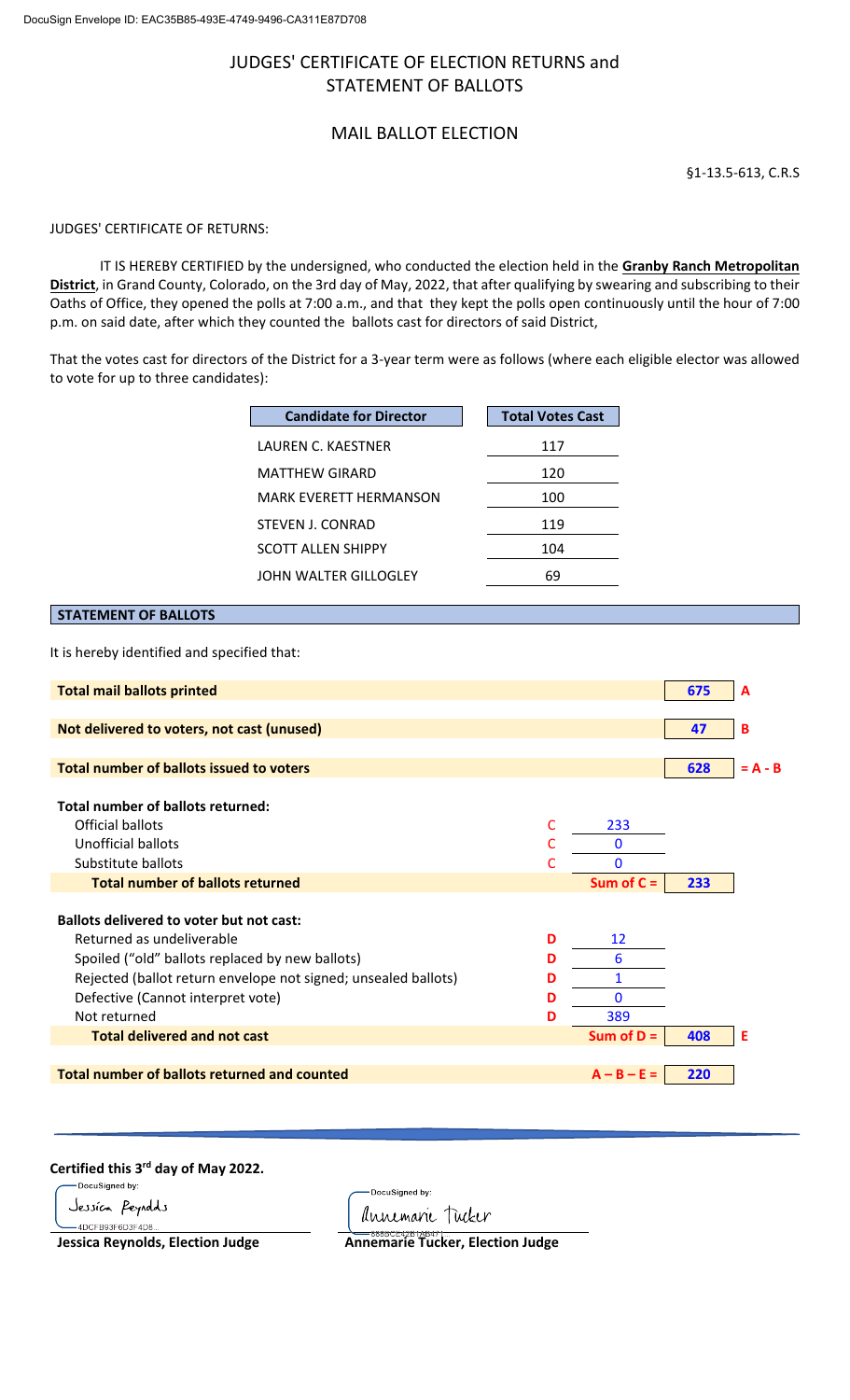## GRANBY RANCH METROPOLITAN DISTRICT

# RESOLUTION CALLING FOR THE 2022 REGULAR DISTRICT ELECTION, ESTABLISHING NOTICE PROCEDURES AND APPOINTING A DESIGNATED ELECTION OFFICIAL

WHEREAS, the Granby Ranch Metropolitan District ("District") is a quasi-municipal corporation and political subdivision of the State of Colorado and a duly organized and existing special district pursuant to Title 32, Colorado Revised Statutes; and

WHEREAS, the terms of office of **Director Girard, Director Conrad and one vacancy on the board shall expire** after their successors are elected at the regular special district election to be held on May 3, 2022 ("Election") and have taken office; and

WHEREAS, in accordance with the provisions of the Special District Act ("Act") and the Colorado Local Government Election Code ("Code") (the Act and the Code being referred to jointly as the "Election Laws"), the Election must be conducted to elect two Directors to serve for a term of three years.

NOW, THEREFORE, be it resolved by the Board of Directors of the Granby Ranch Metropolitan District in the County of Grand, State of Colorado that:

- 1. The regular election of the eligible electors of the District shall be held on **May 03, 2022**, between the hours of 7:00 a.m. and 7:00 p.m. pursuant to and in accordance with the Election Laws, and other applicable laws. **At that time, three Directors will be elected to serve a threeyear term.**
- 2. The Election shall be conducted as a mail ballot election in accordance with all relevant provisions of the Election Laws. The Designated Election Official shall prepare the Plan for conducting the mail ballot Election. There shall be no election precinct or polling place. All mail ballots shall be returned to the Designated Election Official's office, located at 8354 Northfield Blvd, Suite 3700, Building G, Denver, CO 80238.
- 3. The Board of Directors hereby designates Charles Wolfersberger as the Designated Election Official for the conduct of the Election on behalf of the District, and he is hereby authorized and directed to proceed with any action necessary or appropriate to effectuate the provisions of this Resolution and of the Election Laws or other applicable laws. Among other matters, the Designated Election Official shall publish the call for nominations, appoint election judges as necessary, appoint the Canvass Board, arrange for the required notices of election, printing of ballots, and direct that all other appropriate actions be accomplished.
- 4. Self-Nomination and Acceptance forms are available at the Designated Election Official's office located at the above address. **All candidates must file a Self-Nomination and Acceptance form with the Designated Election Official no earlier than January 1, 2022, nor later than the close of business on Friday February 25, 2022 (or no later than Monday February 28th for write-in candidates).**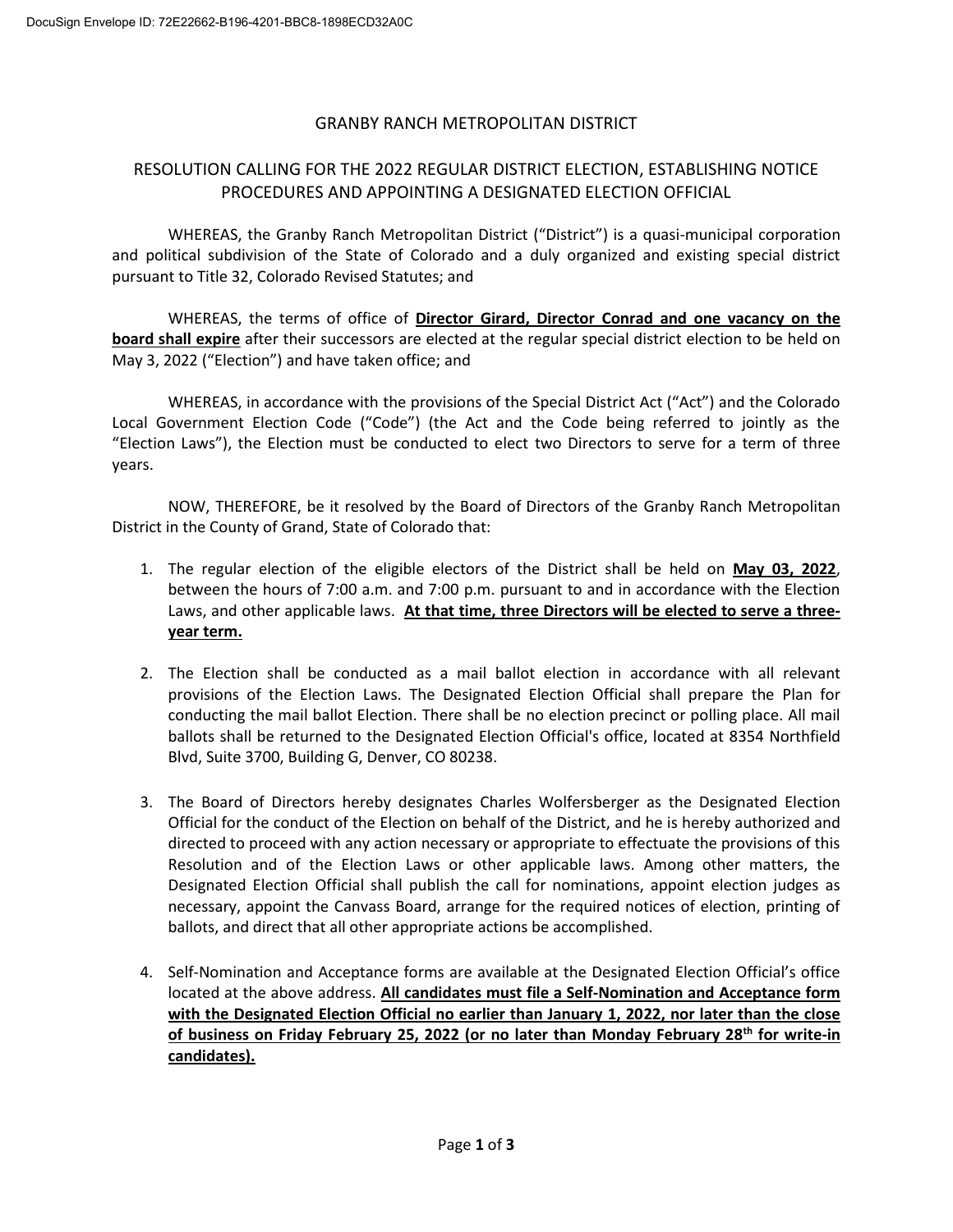- 5. **Call for Nominations – Notice Content**: The Call for Nominations notice will include the following information: (1) the Director offices to be voted upon at the election, (2) where a selfnomination and acceptance form may be obtained, (3) the deadline for filing such form, and (4) information on obtaining an absentee ballot.
- 6. **Call for Nominations – Published Notice**: A Call for Nominations notice shall be published one time in the Middle Park Times. A Call for Nominations notice shall also be posted on the homepage of the District's website [\(www.granbyranchmd.org\)](http://www.granbyranchmd.org/) from **January 24, 2022** through **March 01, 2022**.
- 7. **Call for Nominations – Emailed Notice**: The Call for Nominations Notice shall be emailed to each registered elector of the District using the email address on file with the Grand County Clerk & Recorder's Office for each registered elector record.
- 8. **Call for Nominations – Mailed Notice**: The Call for Nominations Notice shall be mailed to the household of each registered elector of the District (as identified on the voter registration records maintained by the Grand County Clerk & Recorder's Office) who has not otherwise received such notice via email from the District.
- 9. **Notice Delivery/Publication Timing**: The Call for Nominations Notice must be published and emailed/mailed to each registered elector of the District not fewer than 75 days (**February 18, 2022**) nor more than 100 days (**January 24, 2022**) prior to the **May 03, 2022** election date.
- 10. **Registered Elector List**: The list of registered electors maintained by the Grand County Clerk & Recorder's Office and used by the District to email and mail the Call for Nomination Notice must reflect all registered voters in the District as of any one point in time on or after **December 06, 2021** (150 days prior to the election date).
- 11. If the only matter before the electors is the election of Directors of the District and if, at the close of business on March 01, 2022, there are not more candidates than offices to be filled at the Election, including candidates timely filing affidavits of intent no later than **March 01, 2022**, the Designated Election Official shall cancel the Election and declare the candidates elected. Notice of such cancellation shall be published and posted in accordance with the Code.
- 12. If any part or provision of this Resolution is adjudged to be unenforceable or invalid, such judgment shall not affect, impair or invalidate the remaining provisions of this Resolution, it being the Board's intention that the various provisions hereof are severable.
- 13. Any and all actions previously taken by the Designated Election Official, the Secretary of the Board of Directors, or any other persons acting on their behalf pursuant to the Election Laws or other applicable laws, are hereby ratified and confirmed.
- 14. All acts, orders, and resolutions, or parts thereof, of the Board which are inconsistent or in conflict with this Resolution are hereby repealed to the extent only of such inconsistency or conflict.